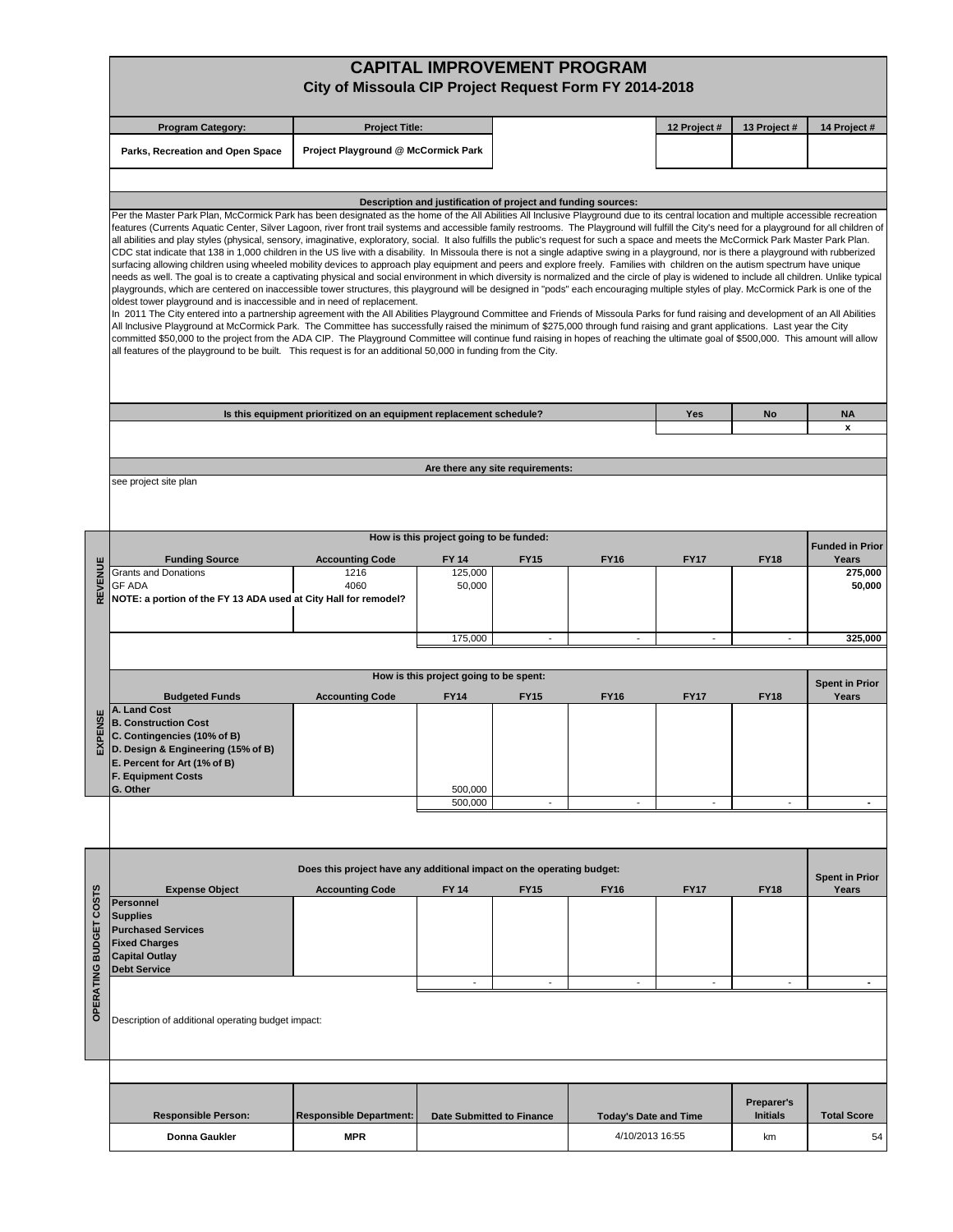| <b>CAPITAL IMPROVEMENT PROGRAM</b><br><b>Project Rating</b>                                     |                       |                     |                                                                                                                                                       |                |              |  |  |  |  |  |  |
|-------------------------------------------------------------------------------------------------|-----------------------|---------------------|-------------------------------------------------------------------------------------------------------------------------------------------------------|----------------|--------------|--|--|--|--|--|--|
| (See C.I.P. Instructions For Explanation of Criteria)                                           |                       |                     |                                                                                                                                                       |                |              |  |  |  |  |  |  |
| <b>Program Category:</b>                                                                        | <b>Project Title:</b> |                     |                                                                                                                                                       |                | 14 Project # |  |  |  |  |  |  |
| Parks, Recreation<br>and Open Space                                                             |                       |                     |                                                                                                                                                       |                |              |  |  |  |  |  |  |
| <b>Qualitative Analysis</b>                                                                     |                       | Yes                 | <b>Comments</b><br>No                                                                                                                                 |                |              |  |  |  |  |  |  |
| 1. Is the project necessary to meet federal,                                                    |                       |                     |                                                                                                                                                       |                |              |  |  |  |  |  |  |
| state, or local legal requirements? This cri-                                                   |                       |                     |                                                                                                                                                       |                |              |  |  |  |  |  |  |
| terion includes projects mandated by Court<br>Order to meet requirements of law or other        |                       |                     | x                                                                                                                                                     |                |              |  |  |  |  |  |  |
| requirements. Of special concern is that the<br>project be accessible to the handicapped.       |                       |                     |                                                                                                                                                       |                |              |  |  |  |  |  |  |
| 2. Is the project necessary to fulfill a con-                                                   |                       |                     |                                                                                                                                                       |                |              |  |  |  |  |  |  |
| tractual requirement? This criterion includes                                                   |                       |                     |                                                                                                                                                       |                |              |  |  |  |  |  |  |
| Federal or State grants which require local                                                     |                       |                     | x                                                                                                                                                     |                |              |  |  |  |  |  |  |
| participation. Indicate the Grant name and                                                      |                       |                     |                                                                                                                                                       |                |              |  |  |  |  |  |  |
| number in the comment column.                                                                   |                       |                     |                                                                                                                                                       |                |              |  |  |  |  |  |  |
| 3. Is this project urgently required? Will de-                                                  |                       |                     |                                                                                                                                                       |                |              |  |  |  |  |  |  |
| lay result in curtailment of an essential ser-<br>vice? This statement should be checked        |                       |                     |                                                                                                                                                       |                |              |  |  |  |  |  |  |
| "Yes" only if an emergency is clearly indi-                                                     |                       |                     | x                                                                                                                                                     |                |              |  |  |  |  |  |  |
| cated; otherwise, answer "No". If "Yes",                                                        |                       |                     |                                                                                                                                                       |                |              |  |  |  |  |  |  |
| be sure to give full justification.                                                             |                       |                     |                                                                                                                                                       |                |              |  |  |  |  |  |  |
| 4. Does the project provide for and/or im-                                                      |                       |                     |                                                                                                                                                       |                |              |  |  |  |  |  |  |
| prove public health and/or public safety?                                                       |                       |                     |                                                                                                                                                       |                |              |  |  |  |  |  |  |
| This criterion should be answered "No" un-                                                      |                       |                     |                                                                                                                                                       |                |              |  |  |  |  |  |  |
| less public health and/or safety can be                                                         |                       |                     | x                                                                                                                                                     |                |              |  |  |  |  |  |  |
| shown to be an urgent or critical factor.                                                       |                       |                     |                                                                                                                                                       |                |              |  |  |  |  |  |  |
| <b>Quantitative Analysis</b>                                                                    |                       | Raw<br><b>Score</b> |                                                                                                                                                       |                | <b>Total</b> |  |  |  |  |  |  |
|                                                                                                 |                       | Range               | <b>Comments</b>                                                                                                                                       | Weight         | <b>Score</b> |  |  |  |  |  |  |
|                                                                                                 |                       | $(0-3)$             |                                                                                                                                                       |                |              |  |  |  |  |  |  |
| 5. Does the project result in maximum                                                           |                       |                     |                                                                                                                                                       |                |              |  |  |  |  |  |  |
| benefit to the community from the                                                               |                       | 3                   | The project includes a majority of funding from donations and grants.                                                                                 | 5              | 15           |  |  |  |  |  |  |
| investment dollar?                                                                              |                       |                     |                                                                                                                                                       |                |              |  |  |  |  |  |  |
| 6. Does the project require speedy                                                              |                       | $(0-3)$             |                                                                                                                                                       |                |              |  |  |  |  |  |  |
|                                                                                                 |                       |                     | The Playground Committee has received grants and it is anticipated that use of the funds will occur                                                   |                |              |  |  |  |  |  |  |
| implementation in order to assure its                                                           |                       | 3                   | 12<br>4<br>in this calendar year.                                                                                                                     |                |              |  |  |  |  |  |  |
| maximum effectiveness?                                                                          |                       |                     |                                                                                                                                                       |                |              |  |  |  |  |  |  |
| 7. Does the project conserve energy,                                                            |                       | $(0-3)$             |                                                                                                                                                       |                |              |  |  |  |  |  |  |
|                                                                                                 |                       |                     |                                                                                                                                                       |                |              |  |  |  |  |  |  |
| cultural or natural resources, or reduce                                                        |                       | $\mathbf{1}$        | The project will enhance the City's programming in music, creativity and makes use of the park's<br>natural environment.                              | 3              | 3            |  |  |  |  |  |  |
| pollution?                                                                                      |                       |                     |                                                                                                                                                       |                |              |  |  |  |  |  |  |
|                                                                                                 |                       |                     |                                                                                                                                                       |                |              |  |  |  |  |  |  |
|                                                                                                 |                       | $(0-2)$             |                                                                                                                                                       |                |              |  |  |  |  |  |  |
| 8. Does the project improve or expand                                                           |                       | 3                   | Programming for activities, camps and other events will be expanded upon the grand opening of the                                                     | $\overline{4}$ | 12           |  |  |  |  |  |  |
| upon essential City services where such<br>services are recognized and accepted as              |                       |                     | playground.                                                                                                                                           |                |              |  |  |  |  |  |  |
| being necessary and effective?                                                                  |                       |                     |                                                                                                                                                       |                |              |  |  |  |  |  |  |
|                                                                                                 |                       |                     |                                                                                                                                                       |                |              |  |  |  |  |  |  |
|                                                                                                 |                       |                     |                                                                                                                                                       |                |              |  |  |  |  |  |  |
| 9. Does the project specifically relate to the<br>City's strategic planning priorities or other |                       | $(0-3)$             | Yes, Master Park Plan and Parks Strategic Goals:<br>To work with public and private sector partners in greater number to find new ways to enhance and |                |              |  |  |  |  |  |  |
|                                                                                                 |                       | 3                   | diversity Missoula's recreational opportunities                                                                                                       | 4              | 12           |  |  |  |  |  |  |
| plans?                                                                                          |                       |                     | To provide all citizen assess to parks, open space and natural environment                                                                            |                |              |  |  |  |  |  |  |
|                                                                                                 |                       |                     | to work to provide programming that meets the needs of citizens of all ages and abilities                                                             |                |              |  |  |  |  |  |  |
| <b>Total Score</b><br>54                                                                        |                       |                     |                                                                                                                                                       |                |              |  |  |  |  |  |  |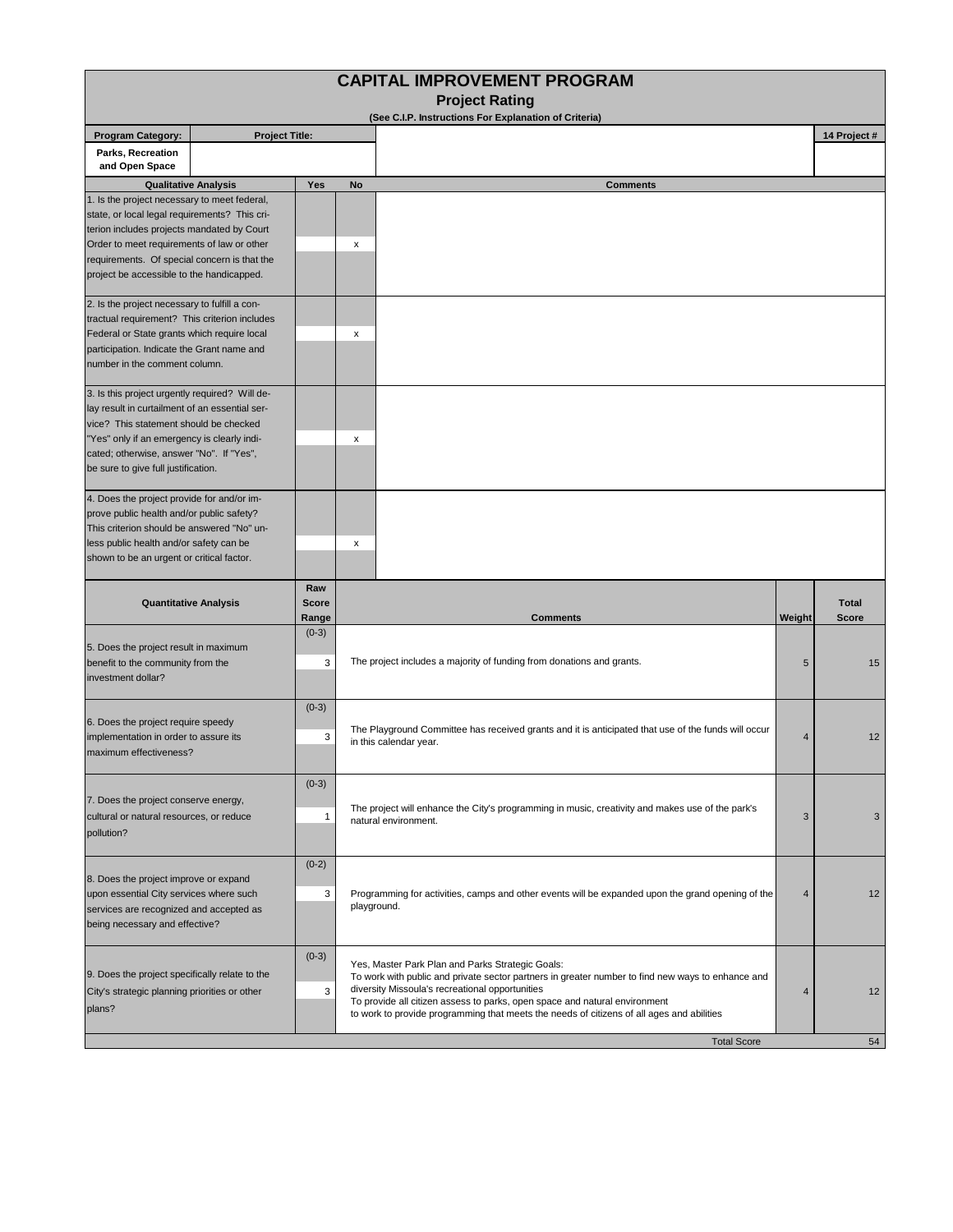